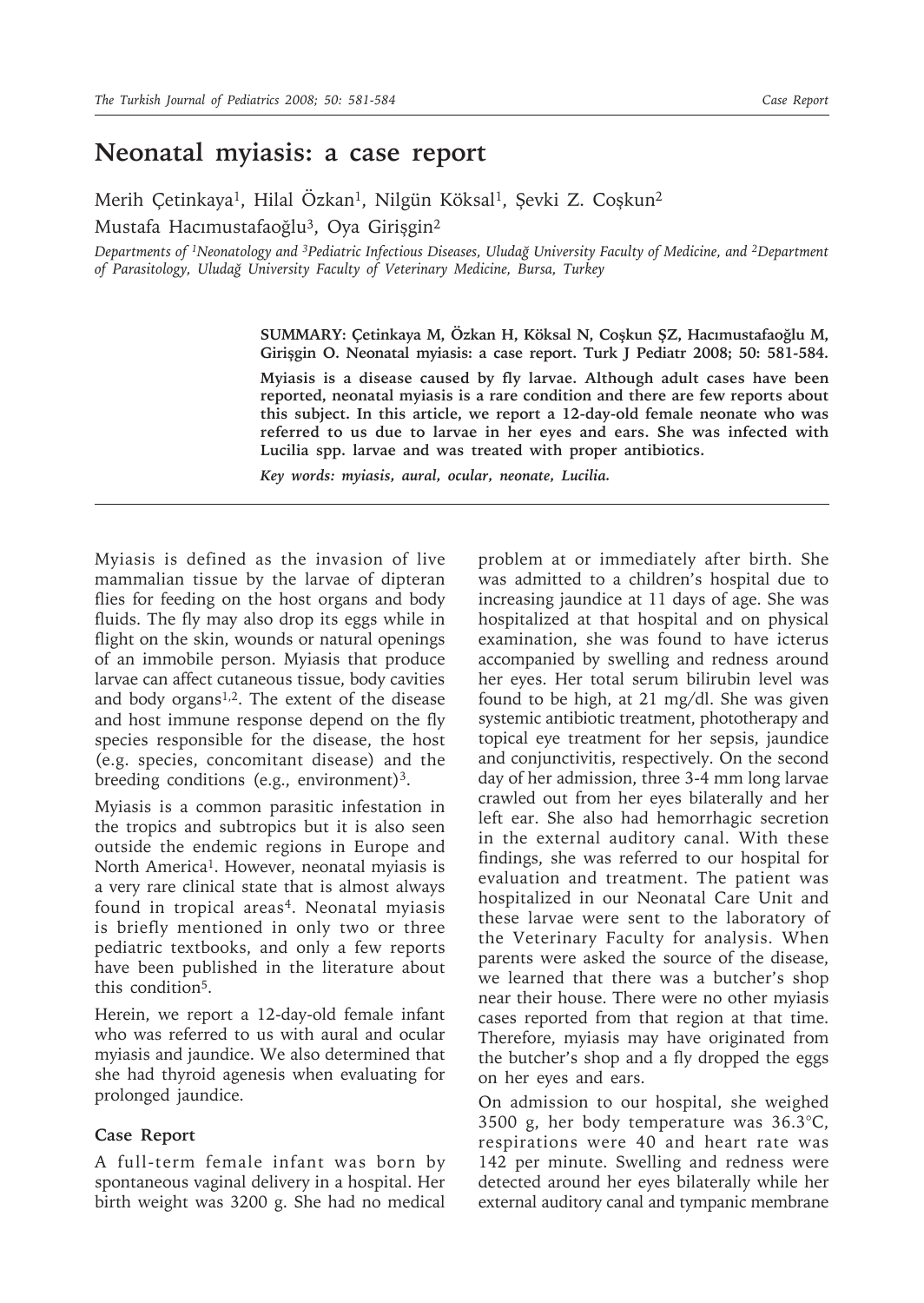seemed to be normal. She was found to be slightly hypotonic. Laboratory investigations revealed a white cell count of 14800/mm3 with 60% lymphocytes, 4% monocytes and 36% polymorphonuclear leukocytes. Her serum biochemistry, urine and cerebrospinal fluid (CSF) analysis were normal. Her bilirubin level was found to be 10.7 mg/dl total with direct bilirubin as 0.6 mg/dl. Red blood cell morphology was normal and Coombs' test was negative. Her reticulocyte count was 0.6%. Her C-reactive protein level was negative. Her immunoglobulin levels and lymphocyte subset were also normal. She was given intravenous ampicillin and gentamicin for sepsis and topical ciprofloxacin and neomycin was administered for her conjunctivitis. Figure 1 shows the redness and swelling around her eyes at admission.



**Fig. 1.** Swelling and redness around the eyes of the case at admission.

In our hospital, no other larvae were seen from either her eyes or ears. The redness and swelling around her eyes resolved during the treatment. The larvae analysis showed that the agent was a fly from the Lucilia genus. Her antibiotic therapy was stopped at the 10th day of therapy. Her blood, urinary and CSF cultures were negative. However, her bilirubin levels remained high, at 9.6 and 9.9 mg/dl, and indirect bilirubin was prominent. Thyroid function tests revealed highly elevated thyroid stimulating hormone (TSH) level of 851 mIU/ml (normal range: 0.35-4.94) and low levels of total T4, free T4, total T3 and free T3 levels  $(1.1 \text{ µg}/dl, 0.40 \text{ ng}/dl,$ 0.45 ng/ml, and 1.27 pg/ml, respectively; ranges: 4.87-11.72; 0.70-1.48; 0.60-1.80; 1.71- 3.71, respectively). No thyroid tissue was seen by thyroid ultrasonography. Thyroid imaging with technetium-99m showed the absence of Tc-99m uptake in the thyroid bed, confirming the diagnosis of thyroid agenesis.

After the confirmation of diagnosis of thyroid agenesis, thyroxin treatment was started. She was discharged after 10 days with thyroxin treatment and is now being followed by the Pediatric Endocrinology Division.

## **Discussion**

Myiases are infestations of humans and animals with larvae of diptera, which feed on dead or living host tissue for a variable period. The classification of myiasis is based on larvae location on the host body (dermal, subdermal, nasopharyngeal, internal organs, intestinal and urogenital) or according to the type of host– parasite relationship (obligatory, facultative or pseudomyiases)<sup>6</sup>. Blowflies (Calliphoridae) and fresh flies (Sarcophagidae) cause myiasis of short duration by both obligatory and/or facultative parasites, which mature within 4-7 days usually at the host's body orifices and in wounds (e.g. Lucilia cuprina, Lucilia sericata, Cochliomyia hominivorax, Wohlfahrtia magnifica)<sup>3</sup>.

The genus of Lucilia blowfly are obligatory and/or facultative ectoparasites that belong to Calliphoridae family and are found in meat and animal corpses. They cause myiasis in humans and domestic herbivorous animals. The Calliphoridae family is divided into two subfamilies as Calliphorinae and Chrysomya. The Calliphorinae contain Lucilia, Calliphora, Cordylobia and Auchmeromyia genuses. The adult Lucilia fly has a metallic-green or copper green color with a diameter of 8-10 mm and is seen around butcher shops and slaughter houses. Dermis and wounds are the most common sites of parasitism. Although they are usually known as sheep blowfly, they do not have host specificity. They are found worldwide. Their life cycle is 2 or 3 weeks, but it may be shorter in summer. The eggs transform into a conical larva between 8-12 hours and complete peritreme of posterior respiratory spiracles. Larvae then develop after 4-8 days and transform into the adult fly after 6-14 days<sup>7-9</sup>.

Although any exposed human surface may be involved in myiasis, intact or damaged skin, eyes, nose, ears, brain, scalp, and urogenital tract can also be involved<sup>10</sup>. Myiasis occurs primarily in indigenous populations or in travellers to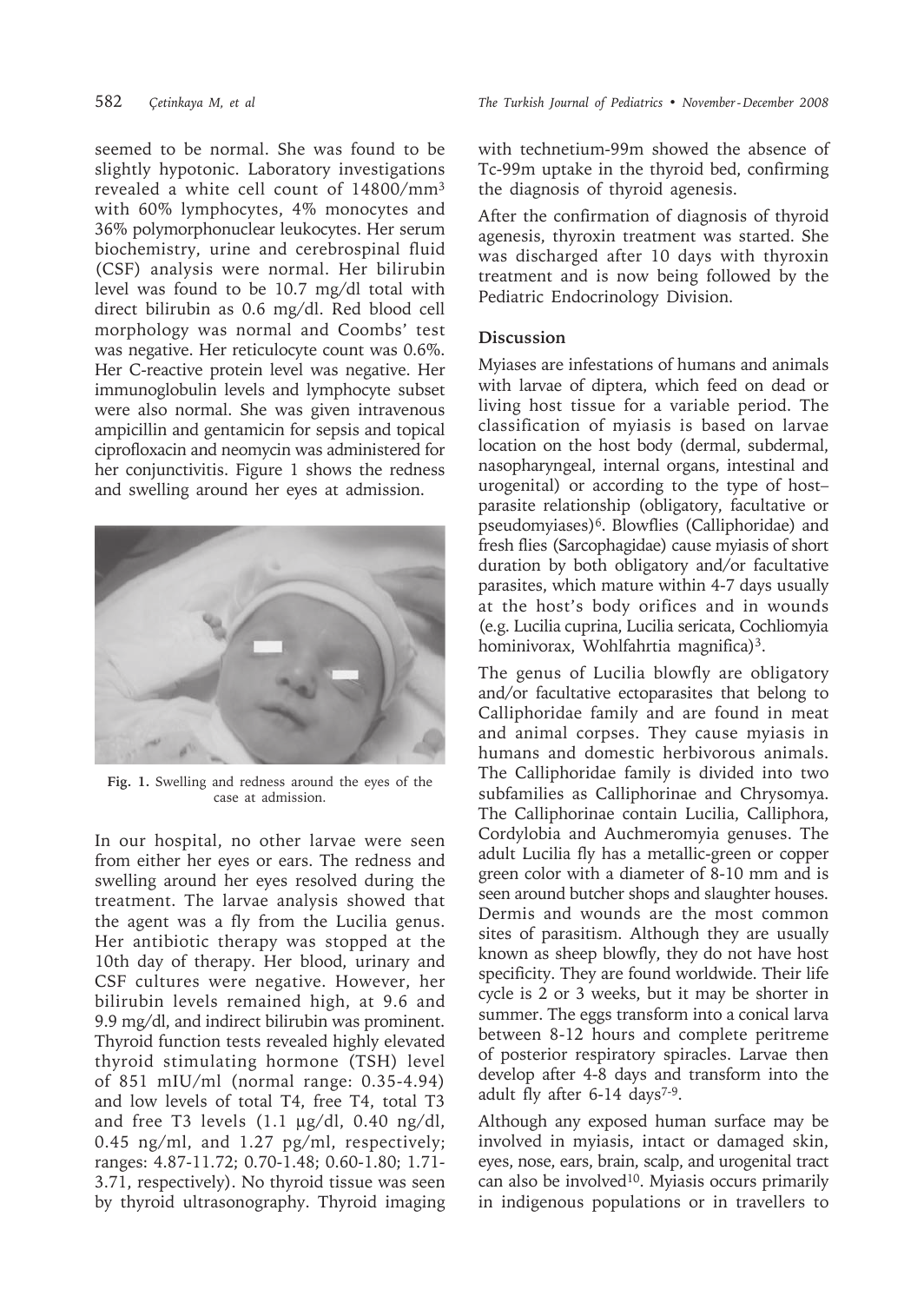endemic areas. Hypoesthesia or decreased consciousness, paralysis and immobility are the contributing factors that prevent the patient from fending off the fly once detected<sup>10</sup>. Myiasis is an extremely rare condition in infancy. Singh et al.11 reported that 37.9% of the myiasis cases occurred in children in a series of 254 cases in India, and the youngest child was 11 months old. To date, there have been only a very few neonatal myiasis cases reported in the literature5.

In our case, the larvae were investigated in the Faculty of Veterinary Medicine and were diagnosed as a member of Lucilia genus blowflies7,8. Figure 2 shows the macroscopic view of the larvae that crawled out of our patient's eyes. Although a few neonatal myiasis cases have been reported, four of the insects belonged to the Calliphoridae family and one of them was reported as Lucilia sericata in an extremely premature infant as nosocomial myiasis<sup>5,10</sup>.



**Fig. 2.** The macroscopic view of the larvae (by Nikon SMZ 10 Stereo Zoom Microscope with 20x magnification).

Nasopharyngeal myiasis including aural and ocular myiasis involves invasion of the head cavities of the outer ear, nose, mouth and accessory sinuses. Infestations of the nose and ears are extremely dangerous because the larva may penetrate into the brain, and in these cases the fatality rate is reported as 8%. Myiasis may also be accompanied by inflammatory reactions and secondary bacterial infections, massive destruction and life-threatening consequences<sup>2</sup>. The treatment of nasopharyngeal myiasis includes removing maggots and cleaning lesions with topical medications. Systemic antibiotics should also be given to these infants<sup>2</sup>.

Ocular involvement accounts for 5% of all myiasis cases. It has almost always been found in debilitated and emaciated patients. Rural agricultural areas, crowded conditions and poor personal hygiene are the other predisposing factors for ophthalmomyiasis. Mechanical removal of maggots is an important step in the management of ocular myiasis<sup>12</sup>.

Removal of maggots, use of local antiseptics, and systemic antibiotics for combating secondary infections have been recommended as treatment options in neonatal myiasis5. Our patient was given systemic and topical antibiotics and larvae were taken out in the first hospital. Her findings resolved with therapy and no adverse effects were seen. She is now 4 months old and is on thyroxine medication for congenital hypothyroidism.

Prolonged jaundice is one of the symptoms of congenital hypothyroidism and in our patient, it was due to thyroid agenesis. As mentioned before, hypoesthesia or decreased consciousness, paralysis and immobility are the risk factors that render patients prone to myiasis. Therefore, development of myiasis in our case may have been due to congenital hypothyroidism, as our patient had slight hypotonia.

In conclusion, we presented a case of neonatal myiasis and suggest that hypotonia might have been a risk factor in this case. Although aural and ocular myiases can be dangerous because of the fatality risk due to penetration to the brain, they can be treated effectively in neonates with proper systemic and topical antibiotic therapies.

## **REFERENCES**

- 1. Noutsis C, Millikan LE. Myiasis. Dermatol Clin 1994; 12: 729-736.
- 2. Yüca K, Caksen H, Sakin YF, et al. Aural myiasis in children and literature review. Tohoku J Exp Med 2005; 206: 125-130.
- 3. Otranto D. The immunology of myiasis: parasite survival and host defense strategies. Trends Parasitol 2001; 17: 176-182.
- 4. Clark JM, Weeks WR, Tatton J. Drosophila myiasis mimicking sepsis in a newborn. Western J Med 1982; 136: 443-444.
- 5. Bapat SS. Neonatal myiasis. Pediatrics 2000; 106: E6.
- 6. Hall M, Wall R. Myiasis of humans and domestic animals. Adv Parasitol 1995; 35: 257-334.
- 7. Stevens J, Wall R. Classification of the genus Lucilia (Diptera: Calliphoridae): a preliminary parsimony analysis. J Nat Hist 1996; 30: 1087-1094.